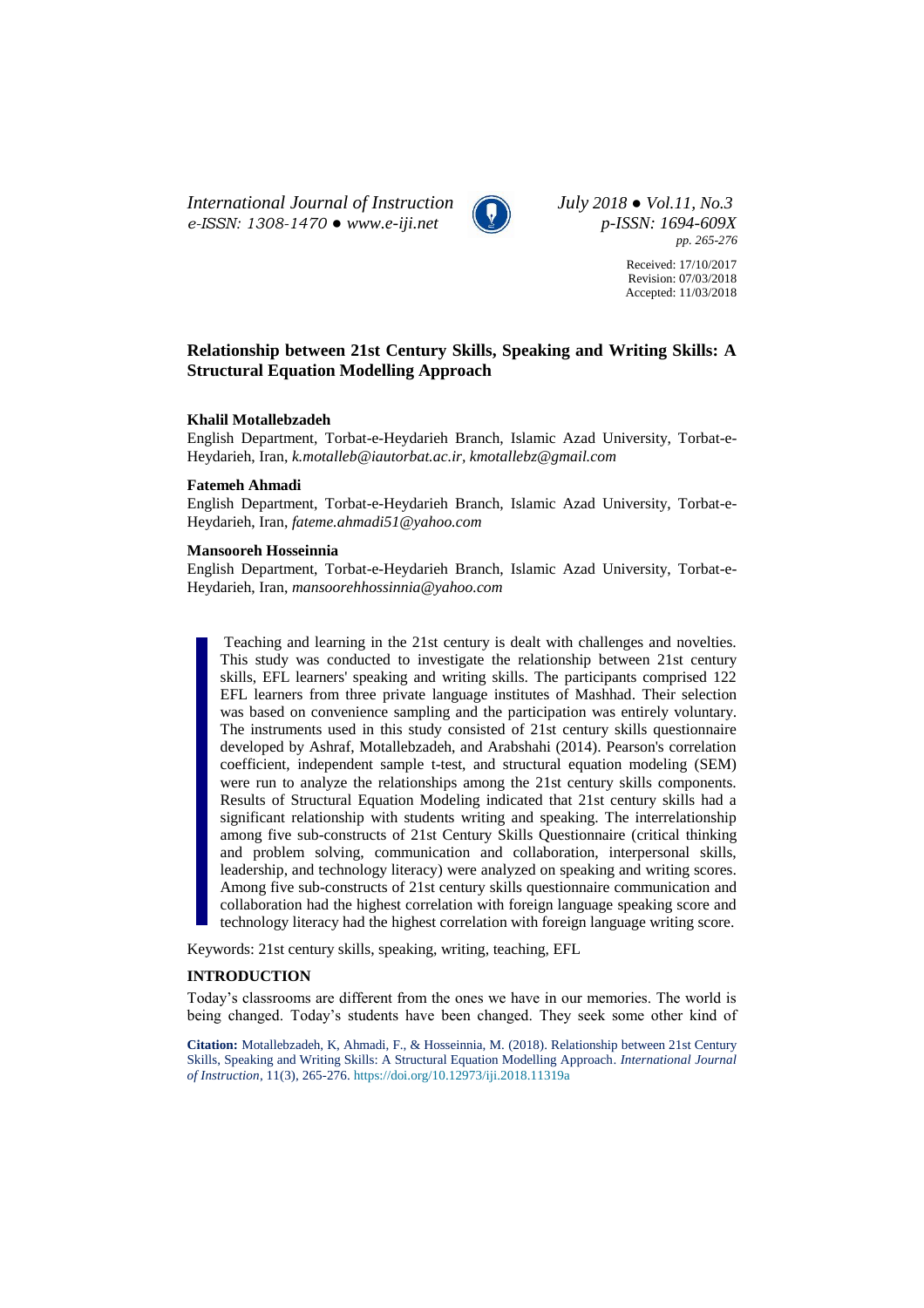relationships with their teacher, classmates and instruction materials. They learn in different ways. They aren't strange creatures. They belong to their own world and they should be taught for their own age by their own methods. They are "no longer to be seen as a passive receptacle for knowledge, but instead as an active participant in the construction of knowledge" (Nissim et al. 2016, p.29). Students today "will graduate into a world where the demands of our professional, personal and public lives grow more complicated every year" ("Partnership for 21st century learning", para.2). Cator (2010, as cited in education week) argues that students today should evolve especial skills for being successful in a changing, interdependent, and complicated universe. Today, teaching must satisfy the requirements of a future determined by continual novelty and development (Pearson, 2015). "Teaching and learning in the 21st century is filled with challenge and opportunity, especially when teaching students for whom English is a new language" (ibid, p. 5). Nissim et al. (2016) asserts that the 21st century learning setting might be "a process-supporting system" that establishes a context in which learners learn more effective.

Speaking and writing are two of the four main second language skills. They are productive skills. Introducing oneself adequately and accurately or speaking fluently while communicating with native or knowledgeable speakers of a second or foreign language is the final aim of EFL learners and instructors in language teaching (Khademi, 2014). So, second or foreign language learning investigators have dealt with researching, examining, and evaluating spoken skill and proficiency (Hagen, 1990; Lantolf & Frawley, 1985; 1988; 1992; Kenyon & Malabonga, 2001; Liskin- Gasparro, 1984; Norris, 2001; Omaggio, 1983). Language instructors have tryed to promote teaching strategies and instructional exercises that develop L2 oral proficiency. Written skill is the most difficult skill for L2 learners. Because of the important role of writing skill on the process of second language acquisition, Chastain, (1980) asserts that the approaches and methods of teaching should be changed in second or foreign language classrooms.

Ashraf, Motallebzadeh and Arabshahi in an attempt designed and validated a questionnaire that could be used to evaluate EFL students in an EFL context in the 21st century skills. This questionnaire can help researchers to examine these skills in the classroom and to discover the relationship between these skills and some aspects of social, economic or psychological fields of study. So, according to the purpose of this study, this questionnaire will be used as one of the instruments. Thus, regarding the importance of 21st century skills in today's students' lives, this study aims to examine the effect of 21<sup>st</sup> century skills on Iranian EFL learner's speaking and writing skills. The aim of this study is also increase the awareness of EFL teachers of the  $21<sup>st</sup>$  century skills, their importance, and their various exercises to transmit these skills to the students. Also, this study will notify teachers how to profit from the application of skills in their speaking and writing teaching process. Fahady and Motallebzadeh (2014) examined the effect of  $21<sup>st</sup>$  century skills on Iranian EFL learner's reading comprehension skill. But no study no study explored the effect of 21<sup>st</sup> century skills on Iranian EFL learner's speaking and writing skills. Therefore, because of scarcity of studies in this field, this study aimed to engage in this important issue from the learners' point of view. Hence, this research gap exists.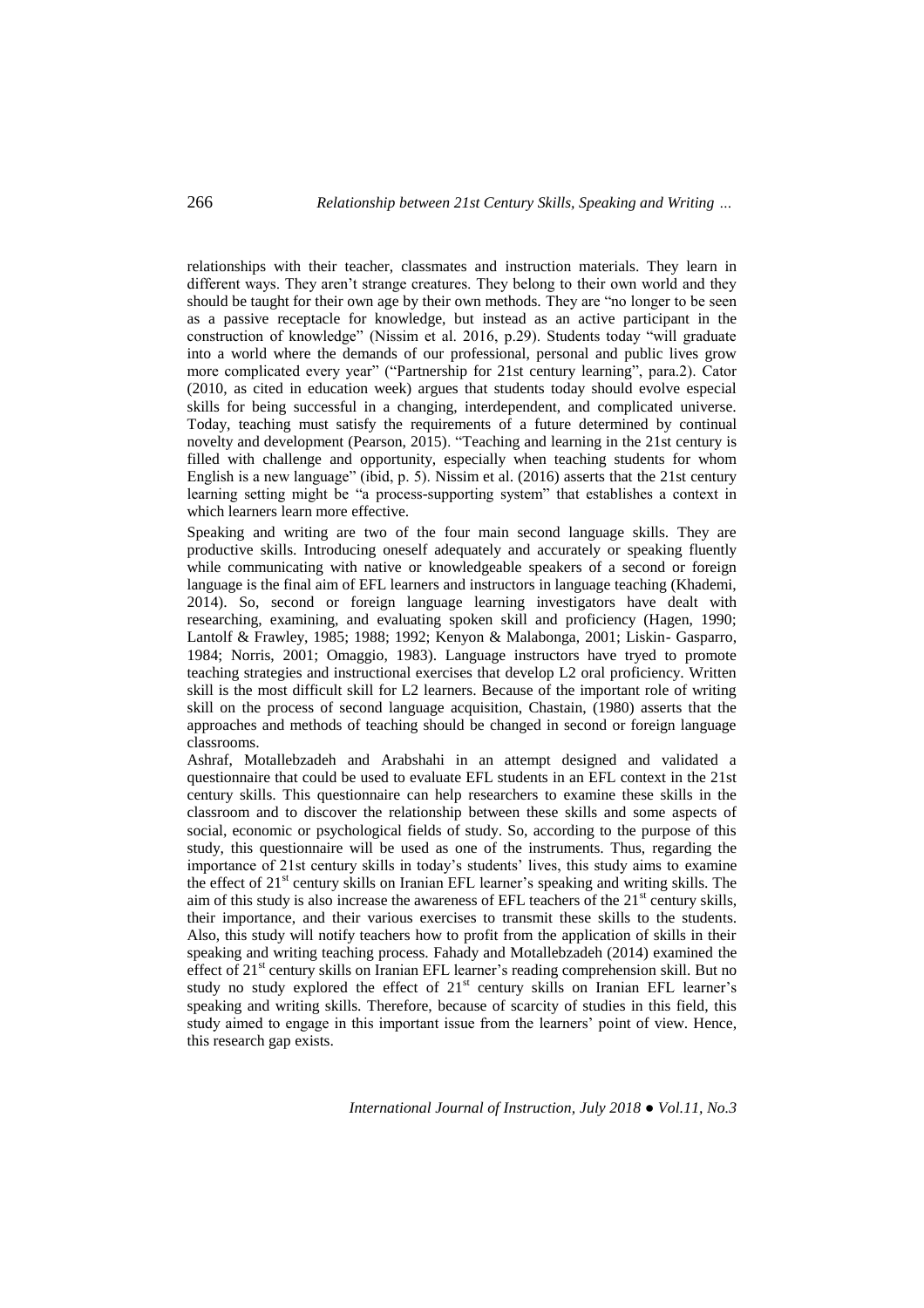## **Research Question**

In as much as the purposes of the study are to examine the relationship between 21st century skills, speaking and writing skills, this study addresses the following questions:

Q1: Is there any significant relationship between 21<sup>st</sup> century skills and Iranian EFL learners' writing skill?

Q1: Is there any significant relationship between  $21<sup>st</sup>$  century skills and Iranian EFL learners' speaking skill?

### **LITERATURE REVIEW**

Rich (2010, as cited in education week*)* defines 21st-century skills as *"*certain core competencies such as collaboration, digital literacy, critical thinking, and problemsolving that advocates believe schools need to teach to help students thrive in today's world"*.* 21st-century skills are the vital SS 21st-century skills that should be expanded into instructional organization, such as :1) "learning and innovation skills" 2) "information, media and technology skills"; and 3) "life and career skills" (Farisi, 2016). Quieng et al. (2015) argued that essence of  $21<sup>st</sup>$  century skills is equipping the individuals in future to confront the problems of real life positions to maintain the advancement of the world and convert it an improved situation to be alive. They also added that the purpose of educating and acquiring in the 21st century is to make students competent in "content knowledge, specific abilities, literacy, numeracy, and technology uses" (p.72). According to Pearson (2013) 21st century skills come into three categories: learning and innovation skills, information, media, and technology skills, as well as life and career skills.

21**st** centuries skills are one of the most important issues arisen from educators' concern about teaching youth. The Partnership for  $21^{st}$  Century Skills [\(www.21stcenturyskills.com\)](http://www.21stcenturyskills.com/) has also developed a framework for  $21<sup>st</sup>$  century learning introducing the skills that students need to thrive in today's global economy. The framework developed by P12 is based on a solid foundation of content knowledge, and supported by specific skill, expertise, and literacies necessary for success in personal and professional domains. According to Partnership, every student must be a critical thinker, a problem solver, an innovator, an effective communicator, a self-directed learner, information and media literate, globally aware and civically engaged, and also financially and economically literate.

There are some themes in the instructional activities including global awareness, financial, economic, business, official literacy, civil literacy, health literacy and environmental literacy (Trilling & Fadel, 2009).

Andrade (2016) in his study determined curricular components for learner achievement, just as the flipped classroom, course redesign, and high impact practices, and links these to self-regulated learning to increase learner responsibility for the achievement of desired higher education outcomes as 21st century skills. Farisi (2016) investigated and explained academics evolution toward a commitment and further developments in research; 21st-century skills map for the SS; and the implications for developing teachers' competences and teachers' education curriculum. Suto (2013) in his study has cited some practical methods of how to develop the 21st century skills including: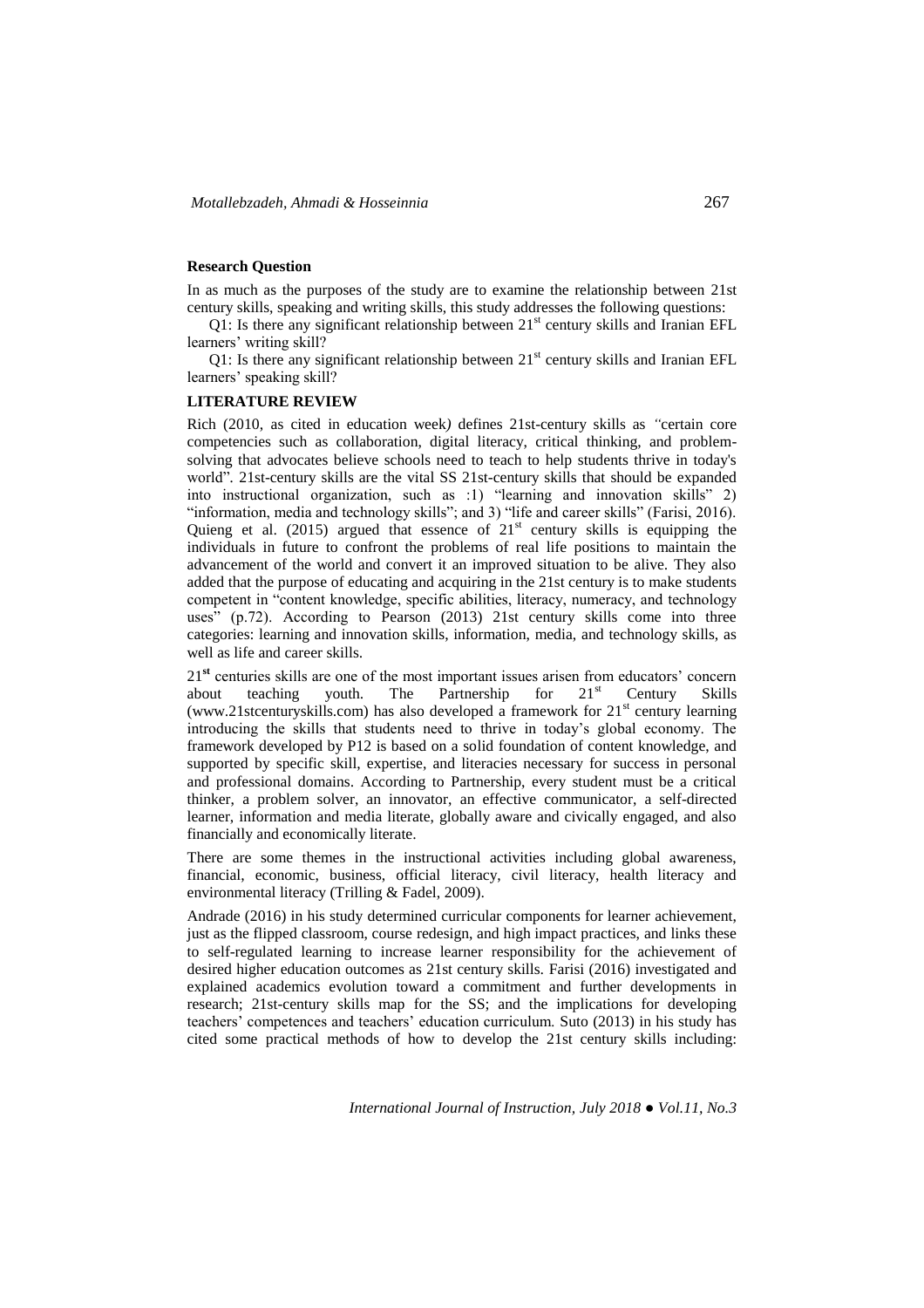continue with long-standing methods of teaching 21st century skills, develop curricula covering 21st century skills explicitly, adopt a skills-centered pedagogy in schools and colleges, nurture 21st century skills through extra-curricular activities, cultivate 21st century skills through independent research projects, and develop 21st century skills in the workplace (p. 18).

In another study, Quieng et al. (2015) distinguished the recognized range of "integration of 21st century-based soft skills in the cognitive-laden dentistry curriculum", and investigated the recognized "21stcentury-based soft skills of the student participants to serve as baseline data for future research". In their study, they conformed the special result areas of soft skills used in the study of Wilson-Ahlstrom, Yohalem, DuBois, and Ji (2011), such as "communication, relationships and collaboration, critical thinking and decision making, and initiative and self-direction". They found that Communication, and relationship and collaboration skills will be vital elements to provoke learners. Kivunja (2014) in his article, adapted the work of Kivunja (Kivunja, 2014a and 2014b) and expanded an awareness of the new learning paradigm by arguing its Career and Life Skills (CLS) domain. In a research study, Pishghadam and Mehr in 2011 with aim of examining the relationship between learner creativity and performance in written narrative tasks in the context of Iranian EFL students found a significant relationship between learners' performance in written narrative tasks and their total creativity and also with some sub constructs of creativity: fluency, originality and flexibility. Chen and Zhou (2010) investigated the ways of improving the creative writing strategies of young Chinese writers by using graphical representations to stimulate and help the development of writing skills. They found that when Chinese children faced those Chinese characters they were not able to write, they used creative writing skills to communicate. Artamonova (2002) carried out a research study to see whether a collaborative model affect the development of students' academic skills in the process of learning foreign language and English in particular. The results revealed that in order to be successful in a chosen specialty, it is necessary for students to acquire both academic and collaborative skills. Fahiminia, Jahandar, and Khodabandehlou (2013) explored the role of collaboration in influencing Iranian learner's beliefs about EFL vocabulary instruction. The results of their study indicated that collaborative learning had a significant effect on EFL learners' belief about learning vocabulary and also on their vocabulary learning. Mahyuddin et al. (2004)'s research study revealed that language learners with critical thinking abilities are capable of thinking critically and creatively in order to achieve the goals of the curriculum; capable of making decisions and solving problems; capable of using their thinking skills, and understanding language or its content; capable of treating thinking skills as lifelong learning; and finally, intellectually, physically, emotionally and spiritually well-balanced. Ketabi, Zabihi, Ghadiri (2012) investigated ELT teachers' understanding of critical thinking really means and whether it should be incorporated into the ELT curriculum. The results of their study revealed that EFL teachers tended to express strong support for the incorporation of critical thinking into the ELT curriculum. Kashefian (2002)'s investigation of the English learners' beliefs towards autonomous language learning revealed that factors such as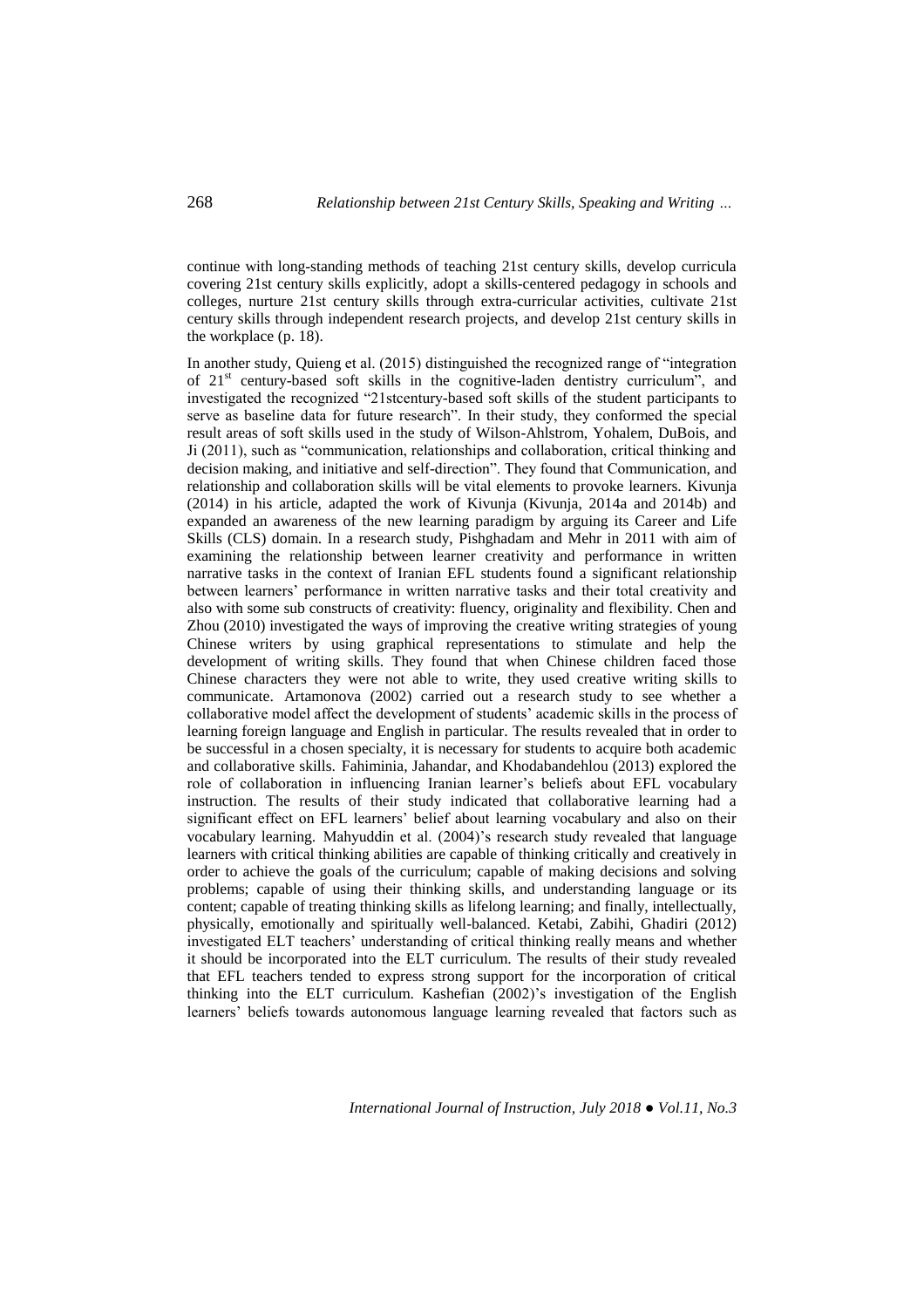learner independence, dependence on teacher, learner confidence, attitudes towards language learning, and self-assessment exist in Iranian educational setting.

Regarding the effectiveness of other approaches on teaching speaking and writing, Iino et al. (2016) examined "the effects of using Video conferencing (VC) as a tool for foreign language instructions in a semester long research study". Their results revealed that "using VC with tasks in a blended manner with classroom instruction develops balanced L2 competence and performance". Farhady and Motallebzadeh (2014) in his study examined the effect of 21st century skills on reading comprehension. His results have shown that 21st century skills have a positive effect on reading comprehension. Therefore, instead of listening and speaking, 21st century skills also have a significant effect on the reading comprehension. Maley  $\&$  peachy (2010) in an attempt proposed some creative writing activities can be used in ELT classrooms. Golpour (2014) examined "the relationship between critical thinking levels of Iranian EFL learners and their performance on different modes of writing". He revealed that "the high critical thinkers' writing was better in both modes of writing compared to the low critical thinkers". Finally, Ashraf et al. (2016) developed and validated a self-reported questionnaire with the aim of evaluating ELT community's performance in the 21st century skills. They argued that "the 21st CSQ is then a valid and reliable questionnaire which can be used for several studies in the area of the new world skills needed to live and work" (p.15). For us, as English teachers, how can we use 21st century skills in our classroom and which effect it will have on their language skills? This study was conducted in order to look into integrating 21st century skills into teaching English in Iranian context and investigate its effect on speaking and listening skills.

# **METHOD**

## **Participants**

To collect the required data, a total number of 222 EFL learners (168 female, 54 male) were chosen to participated in this study from three private language institutes of Mashhad, Khorasan-e-Razavi, Iran. Their selection was based on convenience sampling technique and the participation was entirely voluntary. This convenience sampling strategy is favored, because random sampling is not practical for most classroom studies. They were equal number of male and female and their ages ranged between15 and 40 (mean=24.35, SD=4.24). All of them were intermediate and upper-intermediate learners of English.

### **Data Collection Instruments**

Two instruments were used in this study. The first one is the questionnaire developed by Ashraf, Motallebzadeh, and Arabshahi (2014) was used. This questionnaire was comprised of two sections. The first part raises six major questions requiring short answers dealing with the participants' gender, age, school name, English language proficiency level, language learning experience, and their level of education. The second part of the 21<sup>st</sup> CSAQ consisted of 50 items. The questionnaire comprised 50 items that were scored according to Likert-type scale of five points ranging from (1) "Not at all/Never" to (5) "Entirely/Always". The internal consistency of the whole questionnaire was examined with the Cronbach Alpha reliability estimate. The Cronbach Alpha estimated the reliability of the whole test as 0.82.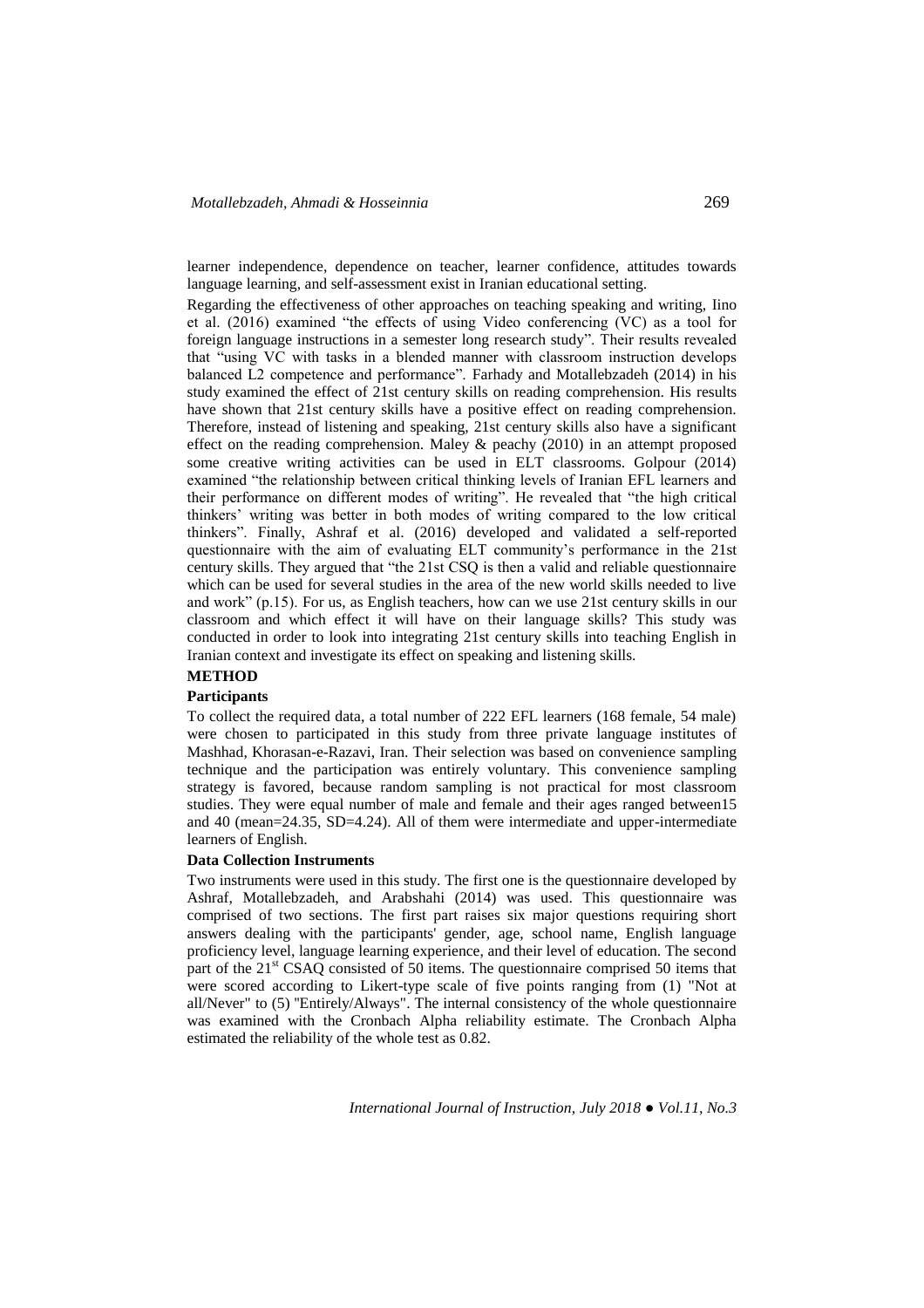| -ID. |  |
|------|--|
|------|--|

The Descriptive Statistics of 21<sup>st</sup> CSAO

| $\neq$ Areas         | <b>Statements</b>                      | $\neq$ of Items | Percentage |
|----------------------|----------------------------------------|-----------------|------------|
| Critical thinking    | $1 - 2 - 3 - 4 - 5 - 6 - 31 - 32 - 33$ |                 | 18%        |
| Interpersonal skills | $7 - 8 - 39 - 40$                      |                 | 8%         |
| Communication        | $9-10-11-12-13-14-15-16-26-27-28$      |                 | 22%        |
| Technology literacy  | 29-30-34-35-36-38-44-45-46-47-48-49-50 | 13              | 26%        |
| Leadership           | 17-18-19-20-21-37-41-42-43             |                 | 20%        |

The second one is EFL learners' IELTS speaking and writing score. IELTS test, a high stakes selection test, has been recognized worldwide as a reliable measure of candidates' English language proficiency to study at a tertiary institution. IELTS is made up of four different subtests: Listening, Reading, Writing and Speaking. The scores the students had received on the actual IELTS test was reported by the students. IELTS test is a highly valid English proficiency test administered by Cambridge University all around the world.

## **Procedure**

After getting permission from the supervisors and teachers of the English institutions, the researchers distributed the questionnaire among English language learners. Learners completed the scale at their specified time frame. Also, their actual IELTS scores on speaking and writing were reported by the students. After gathering the scale, the data were analyzed by the SEM approach of Amos software.

## **Data Analysis**

To find out whether  $21^{st}$  century skills teaching would have any effect on Iranian EFL learner's speaking and writing, quantitative data collection and analysis were utilized. In this way, SPSS software was applied to carry out various data analyses of this study such as reliability, and correlation. To check the reliability of all the data collected via completion of the questionnaires of  $21<sup>st</sup>$  century skills awareness questionnaire, Cronbach's Alpha was checked. In order to have a better understanding of the role of five sub-constructs of 21st Century Skills Questionnaire on foreign language speaking and writing scores, Structural Equation Modeling (SEM) of Amos software was used.

### **FINDINGS**

Descriptive statistics and correlations between five sub-constructs of  $21<sup>st</sup>$  Century Skills Questionnaire (Critical thinking and problem solving, Communication and collaboration, Interpersonal skills, Leadership, and Technology literacy), speaking and writing scores are given in Table 2. As can be seen in Table 2, among five subconstructs of 21<sup>st</sup> Century Skills Questionnaire Communication and collaboration had the highest correlation with foreign language speaking score  $(r = .71, p = .00)$  Technology literacy had the highest correlation with foreign language writing score  $(r = .68, p = .00)$ . In addition, among five sub-constructs of  $21<sup>st</sup>$  Century Skills Questionnaire Critical thinking had the lowest correlation with foreign language speaking score  $(r = .34, p = .00)$ Critical thinking had the lowest correlation with foreign language writing score  $(r = 29)$ ,  $p=.00$ ).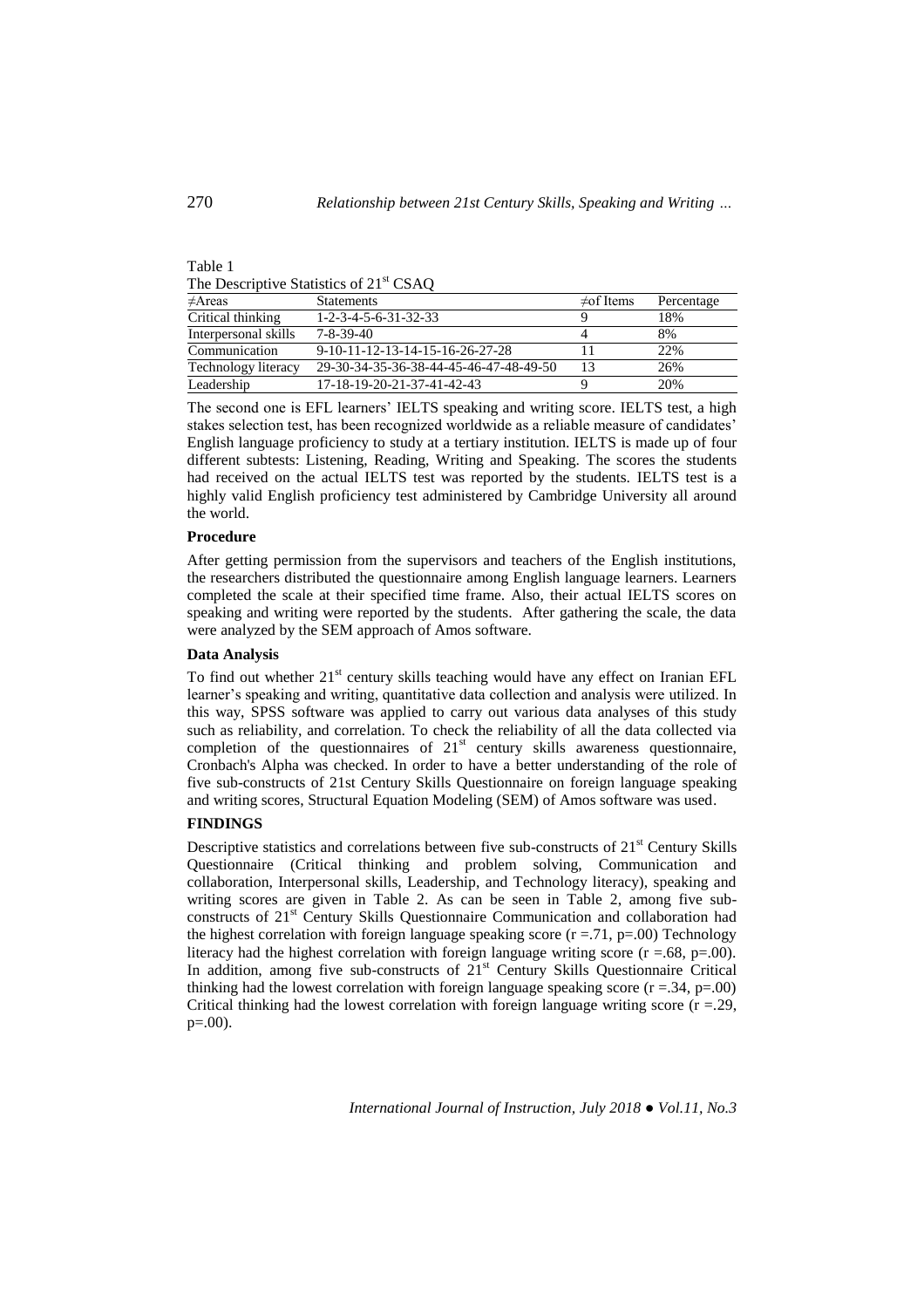| Table 2                                 |  |
|-----------------------------------------|--|
| Descriptive statistics and correlations |  |

|                                                   | Mean $(SD)$ |         |         |         |         |         | <sub>(</sub> |      |
|---------------------------------------------------|-------------|---------|---------|---------|---------|---------|--------------|------|
| 1. Critical thinking                              | 20.17(7.02) | 1.00    |         |         |         |         |              |      |
| 2. Communication                                  | 16.24(3.15) | $.29**$ | 1.00    |         |         |         |              |      |
| 3. Interpersonal skills $7.20(1.21)$              |             | $.11*$  | $.67**$ | 1.00    |         |         |              |      |
| 4. Leadership                                     | 6.43(1.77)  | $.19**$ | $.53**$ | $.52**$ | 1.00    |         |              |      |
| 5. Technology literacy 19.97(5.29)                |             | $.16*$  | $39**$  | $.43**$ | $.29**$ | 1.00    |              |      |
| 6. Speaking score                                 | 7.75(1.19)  | $.34**$ | $71**$  | $.56**$ | $.53**$ | $.38**$ | 1.00         |      |
| 7. Wrting score                                   | 5.97(2.09)  | $.29**$ | $.47**$ | 49**    | $.40**$ | $.68**$ | $.54**$      | 1.00 |
| **Correlation is significant at the level of 0.01 |             |         |         |         |         |         |              |      |

\*Correlation is significant at the level of 0.05

In order to have a better understanding of the role of five sub-constructs of 21st Century Skills Questionnaire on foreign language speaking and writing scores, Structural Equation Modeling (SEM) was used. Figure 2 indicates the interrelationship among five sub-constructs of 21st Century Skills Questionnaire on foreign language speaking and writing scores. A number of fit indices were examined to evaluate the model fit. As the model shows, among all the fit indices, CFI (.95), GFI (.90), NFI (.86), the chi-square/df ratio (2.932), RMSEA (.089), NFI and RMSEA did not lie within the acceptable fit thresholds based on Schreiber, Nora, Stage, Barlow, and King (2006). Hence, the model does not fit the data perfectly.



Figure 2 Interrelationship among five sub-constructs of 21st Century Skills Questionnaire, foreign language speaking and writing scores

As indicated in Figure 2, all five independent variables positively and significantly predict students' foreign language writing scores: Critical thinking (*B*=.19, *p*<05), Communication ( $B=.35$ ,  $p<05$ ), interpersonal skills ( $B=.38$ ,  $p<05$ ), leadership ( $B=.61$ ,  $p$ <05), and technology (*B*=.49,  $p$ <05). In addition, all five independent variables positively and significantly predict students' foreign language speaking scores: Critical thinking (*B*=.27, *p*<05), Communication (*B*=.68, *p*<05), interpersonal skills (*B*=.51, *p*<05), leadership (*B*=.49, *p*<05), and technology (*B*=.30, *p*<05).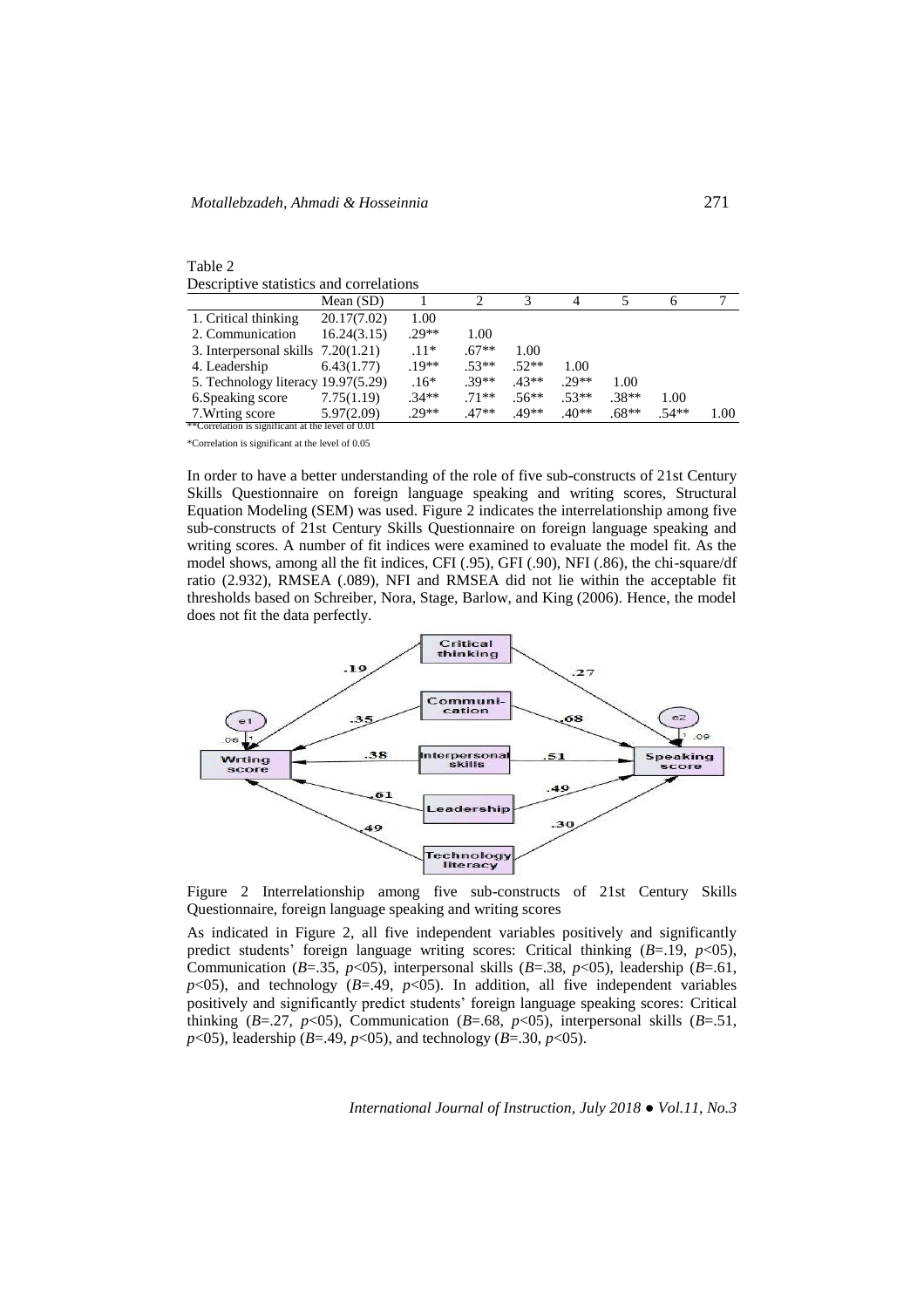### **DISCUSSION AND CONCLUSION**

The objective of the present study was to examine the relationship between 21st century skills, speaking and writing skills. For this purpose, two questions were posited: (1) "Is there any significant relationship between  $21<sup>st</sup>$  century skills and Iranian EFL learners' writing skill?" (2) "Is there any significant relationship between  $21<sup>st</sup>$  century skills and Iranian EFL learners' speaking skill?" The research questions were addressed by examining the proposed model with SEM. According to the results, 21st century skills had a significant relationship with students writing and speaking. The interrelationship among five sub-constructs of 21<sup>st</sup> Century Skills Questionnaire (Critical thinking and problem solving, Communication and collaboration, Interpersonal skills, Leadership, and Technology literacy) were analyzed on speaking and writing scores. Among five sub-constructs of 21<sup>st</sup> Century Skills Questionnaire Communication and collaboration had the highest correlation with foreign language speaking score and Technology literacy had the highest correlation with foreign language writing score. Therefore, all five independent variables positively and significantly predict students' foreign language speaking and writing scores.

This study has some implications. Considering using of  $21<sup>st</sup>$  century skills in EFL classes will improve learning mechanism by shaping appealing and fascinating environments, it is clear that teachers should create better circumstances for increasing the broad application of it in any stage of language acquisition process. So, the first step should be increasing awareness of teachers of the  $21<sup>st</sup>$  century skills, their importance, and their various exercises. Knowledgeable teachers will best transmit these skills to the students. Thus, teachers can not only profit from the application of skills in their teaching process and increase their information about teaching by means of "new technologies or the other skill areas like problem- solving, creativity, cooperation, critical thinking, etc., they can get proficiency and mastery on preparing and revising the best way to teach these kinds of skills" (Arabshahi et al. 2015, p.76). There are numerous benefits towards implementing a collaborative context for learning. Sharan (1980) states that integration of collaborative structures into pedagogical approaches through which the individual learner transitions into some collaborative learning environment experiences significant improvements in leaning outcomes. There exists a significant positive relationship between learners' involvement in collaborative leaning environments and their critical thinking skills (Gokhale, 2005), and a sense of shared constructions of meaning. Moreover, Bruffee (1984) claims that such learning contexts enable the students to transfer the social skills promoted in the learning group to meaningful participation in the social interactions. Nunan (1992) also refer to the one of the critical aspects of language learning process in which the students are allowed to share and listen to other learners' stories and opinions. According to him this feature can be made possible by employing collaborative learning models, especially in the ESL context, allowing for students voices to be heard. Bandura (1977) suggests that low achieving students can develop higher level of thinking skills more readily in collaborative groups due to modeling. Also, Kewley (1998) states that peer collaboration encourages maximum student participation at the ideal level, resulting in more flexible thinking, multiple solutions, and a clearer understanding of the steps leading up to those solutions.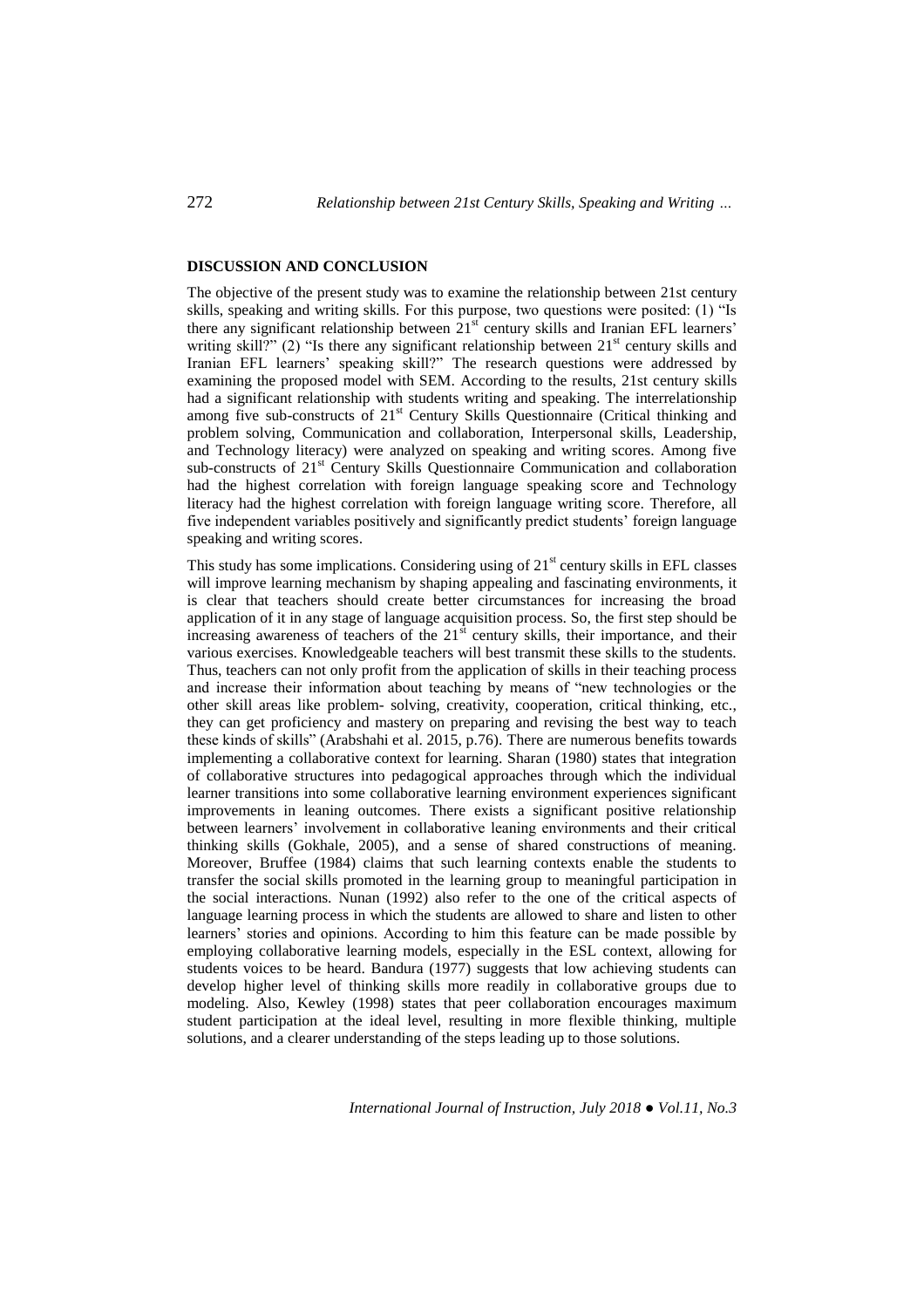This very fact that creativity and innovation are very high on the list of  $21<sup>st</sup>$  century skills, is not surprising given the fact that  $21<sup>st</sup>$  century demands to continuously innovate new services, better processes, and improved products for the world's global economy. Erstad (2008) state that creative practices challenge the traditional relationship between teachers and students in providing information and content for learning, and the role of school book. Such creative practices encompass Web 2.0 technology enabling users to produce and share content in new ways like user generated content creation and remixing (Lessig, 2008).

Aytan (2016) in his study, tried to distinguish the influence of a listening education program on the listening conducts of prospective Turkish instructors. According to his results, the Listening Education program has produced an understanding in prospective Turkish instructors of listening types and has developed their levels of sensitivity in applying body language. A study has been done about 21st century skills and the workplace through which 1,014 interviews with members of the Gallup Panel aged 18- 35 years were implemented (Gallup, 2013). The result emphasized to this matter that most of the skills they utilized at their job were developed out of the classroom. In another study, Motallebzadeh and Kafi (2015) examined "the possible significant effects of project-based instruction on the improvement of Iranian intermediate EFL learners' awareness of 21st century skills". Their finding revealed that students in the experimental group could perform much better than learners in the control group after the treatment on the post-test. Therefore, they found significant effects of project-based instruction on the improvement of Iranian intermediate EFL learners' awareness of 21st century skills. In another study, Pishghadam (2008) has shown that literary discussion in a foreign language learning class can improve the critical thinking abilities of language learners. Therefore, the results of different studies have shown the significant effect of 21st century skills on language skills. So, the result of this study confirms the findings of those studies.

#### **REFERENCES**

Andrade, M. S. (2016). Curricular elements for learner success  $21<sup>st</sup>$  century skills. *Journal of Education and Training Studies*, 4(8), 143-149.

Arabshahi, M., Ashraf, H., & Motallebzadeh, K. H. (2015). On the relationship between the Iranian intermediate EFL learners' 21<sup>st</sup> century skills awareness and their level of anxiety in EFL classes (Unpublished doctoral thesis), Islamic Azad University of Torbat-e Heydarieh, Iran.

Artamonova, A. (2002). The role of collaboration in the development of students' motivation in the process of learning English at tertiary level. *Studies about Languages*, *2*, 82-86.

Ashraf, H., Motallebzadeh, K. H., & Arabshahi, M. (2015). On the design, validation and reliability of the 21st century skills questionnaire in an EFL context. *Modern Journal of Language Teaching Methods, 6* (3), 1-19.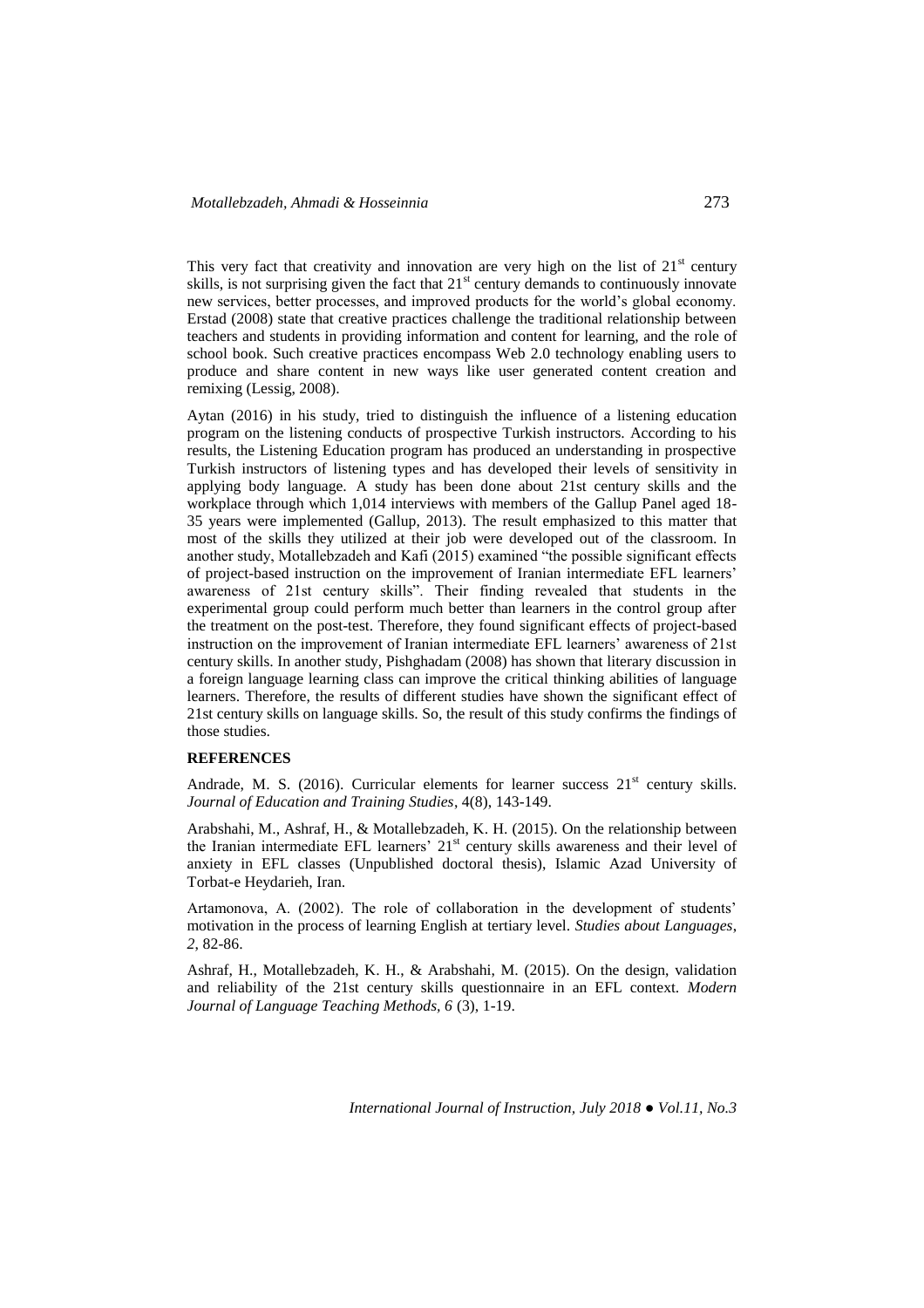Aytan, T. (2016). The effect of a listening education course on the listening behaviors of prospective Turkish teachers. *International Journal of Higher Education*, 5(2), 254-262.

Bandura, A. (1977). *Social learning theory*. Englewood Cliffs, NJ: Prentice Hall.

Bruffee, K. A. (1984). Collaborative learning: higher education. *Interdependence and the Authority of Knowledge*. Baltimore, MD: John Hopkins University Press.

Chastain, K. (1980). Native speaker reaction to instructor‐identified student second-language errors. The Modern Language Journal, 64(2), 210-215. <http://dx.doi.org/10.1111/j.1540-4781.1980.tb05187.x>

Erstad, O. (2008). Trajectories of remixing- digital literacies, media production and schooling, In C. Lankshear & M. Khobel (Eds.). *Digital literacies: Concepts, policies and practices*. New York: Peter Lang. pp. 177-202.

Fahiminia, R., Jahandar, S., & Khodebandehlou, M. (2013). The impact of collaborative learning on Iranian EFL learner's beliefs about vocabulary learning. *Indian Journal of Fundamental and Applied Life Sciences*, *3*(2), 150-163.

Farhady, H. & Motallebzadeh, K. H. (2014). The effects of 21st century skills awareness on reading comprehension: A quantitative and qualitative study in an EFL context. (Unpublished doctoral thesis), Islamic Azad University of Torbat-e Heydarieh, Iran.

Farisi, M. I. (2016). Developing the 21st-century social studies skills through technology integration. *Turkish Online Journal of Distance Education*,17(1),16-30.

Gallup. (2013). *21st century skills and the workplace*, 1-19.

Gokhale, A. A. (2005). Collaborative learning enhances critical thinking. *Journal of Technology Education*, *7*(1), 22-30.

Golpour, F. (2014). Critical thinking and EFL learners' performance on different writing modes. Journal of Pan-Pacific Association of Applied Linguistics, 18(1), 103-119.

Hagen, L. K. (1990). Logic, linguistics, and proficiency testing. ADFL Bulletin, 21(2), 46-51.

How do you define 21st-century learning? *Education week*. 4(1), 32-35. Retrieved April 16, 2017, fro[m http://www.edweek.org/tsb/articles/2010/10/12/01panel.h04.html](http://www.edweek.org/tsb/articles/2010/10/12/01panel.h04.html)

Iino, A., Yabuta, Y., & Nakamura, Y. (2016). Effects of task-based videoconferencing on speaking performance and overall proficiency. In S. Papadima-Sophocleous, L. Bradley & S. Thouësny (Eds), CALL communities and culture – short papers from EUROCALL 2016 (pp. 196-200). Research-publishing.net.<https://doi.org/10.14705/rpnet.2016.eurocall2016.561>

Kashefian Naini, S. (2002). An investigation into college EFL learners' beliefs demonstrating their predispositions towards learner autonomy. Masteral Thesis.Shiraz University, Shiraz, Iran.

Ketabi, S., Zabihi, R., & Ghadiri, M. (2012). Critical thinking across the ELT curriculum: A mixed methods approach to analyzing L2 teachers' attitudes towards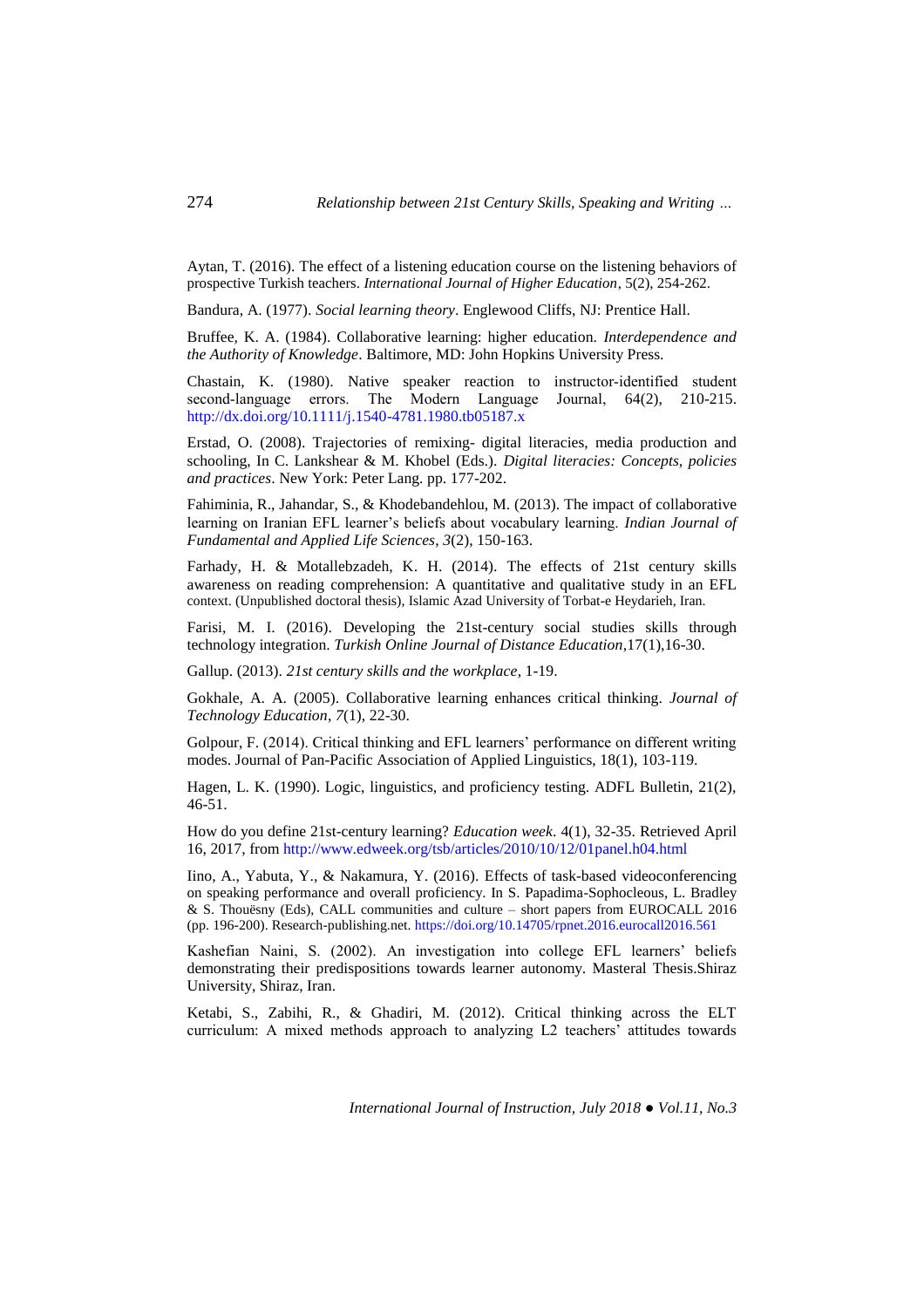critical thinking instruction. *International Journal of Research Studies in Education*, *2*(3), 15-24.

Chen, S., & Zhou J. (2010). Creative writing strategies of young children: Evidence from a study of Chinese emergent writing. *Thinking Skills and Creativity*, *6*, 67-87.

Khademi, M. (2014). The effect of chatting on the speaking of Iranian EFL language learners. International Journal of Language Learning and Applied Linguistics World, 6(1), 19-29.

Kenyon, D. M., & Malabonga, V. (2001). Comparing examinee attitudes toward computer-assisted and other oral proficiency assessments. Language Learning & Technology, 5(2), 60-83. Retrieved May 20,2005, from <http://llt.msu.edu/vol5num2/kenyon/>

Kewley, L. (1988). Peer collaboration versus teacher-directed instruction: How two methodologies engage students in the learning process? *Journal of Research in Childhood Education*, *13*(1), 27-32.

Kivunja, C. (2014a). Do you want your students to be job-ready with 21st century skills? Change pedagogies: A paradigm shift From Vygotskyian social constructivism to critical thinking, problem solving and Siemens' digital connectivism. *International Journal of Higher Education*, 3(3), 81 – 91. Retrieved April 16, 2017, from http://dx.doi.org/10.5430/ijhe.v3n3p81

Kivunja, C. (2014b). Innovative pedagogies in higher education to become effective teachers of 21stcentury skills: Unpacking the learning and innovations skills domain of the new learning paradigm. *International Journal of Higher Education*, 3(4), 37 – 48. Retrieved April 16, 2017, from http://dx.doi.org/10.5430/ijhe.v3n4p37

Kivunja, CH. (2014). Teaching students to learn and to work well with  $21<sup>st</sup>$  century skills: Unpacking the career and life skills domain of the new learning paradigm. *International Journal of Higher Education*, 4(1), 1-11.

Lantolf, J. P., & Frawley, W. (1985). Oral proficiency testing: A critical analysis. Modern Language Journal, 69(4), 337-345.

Lantolf, J. P., & Frawley, W. (1988). Proficiency: Understanding the construct. Studies in Second Language Acquisition, 10(2), 181-195.

Lantolf, J. P., & Frawley, W. (1992). Rejecting the OPI--again: A response to Hagen. ADFL Bulletin,23(2), 34-37.

Lessig, L. (2008). *Making art and commerce thrive in the hybrid economy*. New York: The Penguin Press.

Liskin-Gasparro, J. E. (1984). The ACTFL proficiency guidelines: Gateway to testing and curriculum. Foreign Language Annals, 17(5), 475-489.

Mahyuddin, R., Lope Pihie, Z. A., Elias, H., & Konting, M. M. (2004). The importance of thinking skills in the school curriculum. *Kajin Malaysia*, *JID*, 22(2), 23-33.